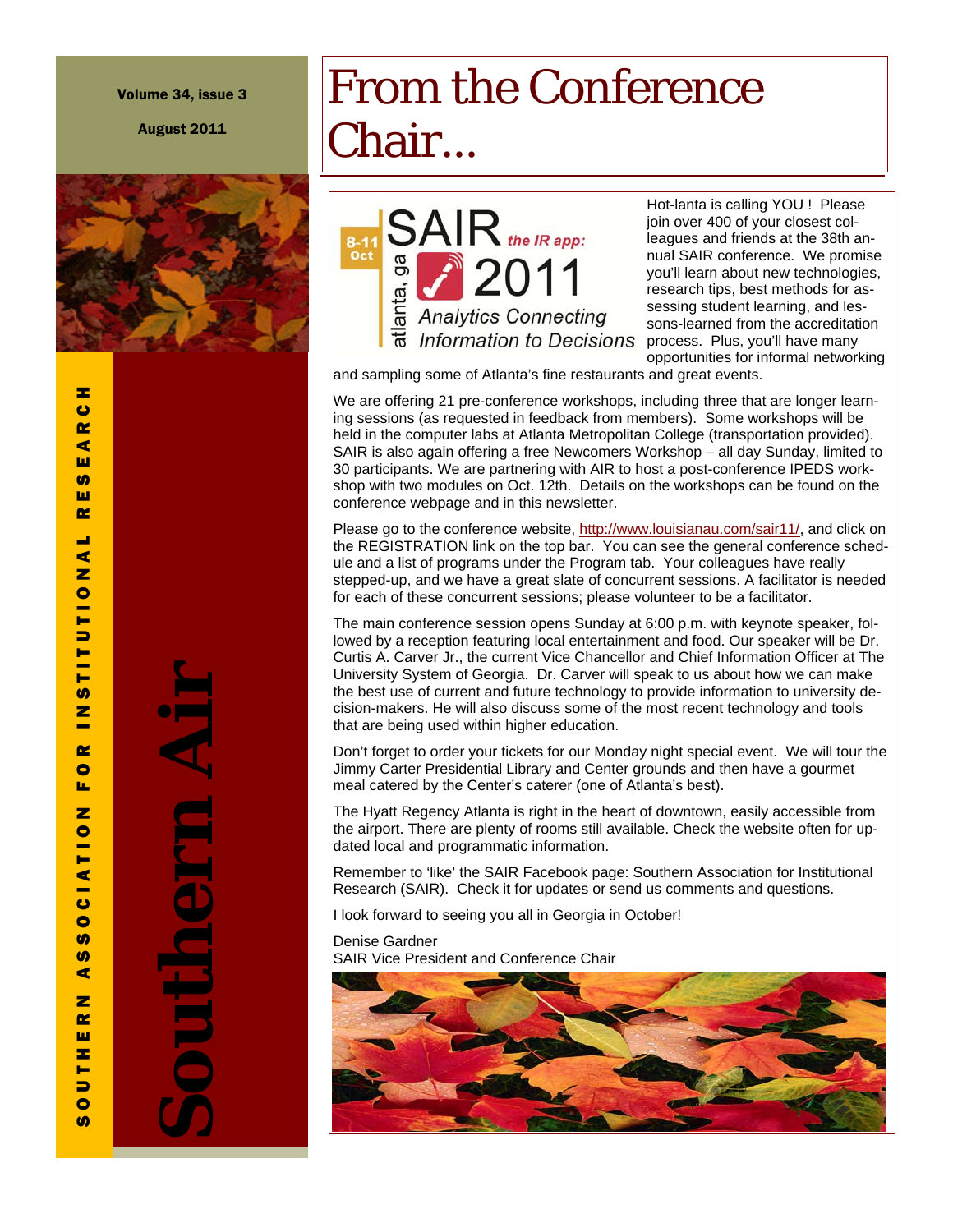

# *Atlanta! So many choices, so little time!*

So you're coming to the SAIR conference in Atlanta! Great! There are so many fun things to do that it's hard to choose! Let us map out your days leading up to or right after the conference. Stop by the Local Arrangements table for more ideas. Your hosts are eager to welcome you to Atlanta!

### **Morning**

Head to the Georgia Aquarium, where you can see more than 120,000 animals of 500 different species in more than 8 million gallons of marine and fresh water. The world's largest aquarium also houses the world's largest fish: whale sharks and much more.

Head to the World of Coca-Cola, where the famous soft drink's story is told through fascinating exhibits, classic ads and an imaginative replica of the bottling process.

Visit Centennial Olympic Park, the world's gathering place during the 1996 Centennial Olympic Games. The park features the popular Fountain of Rings and many outdoor events during the summer months.

#### **Afternoon**

At the Inside CNN Atlanta Tour, watch behind-the-scenes action of the newsroom, see what it takes to put a news broadcast together and even learn how the weather map works. **Insider's Tip:** Make reservations in advance for the 45 minute tour.

Atlanta really was built on top of Underground Atlanta. Today this urban marketplace boasts shops and restaurants as well as a rejuvenated night life scene. Visitors also can take several different walking history tours, and purchase halfprice tickets to concerts, plays and attractions at AtlanTIX!, in the Atlanta Convention & Visitors Bureau Underground Atlanta Visitors Center.

The Sweet Auburn district is the birthplace of Dr. Martin Luther King Jr. The Martin Luther King Jr. National Historic Site includes a visitors' center depicting the story of Dr. King and the civil rights movement; the restored King birth home; Ebenezer Baptist Church, where three generations of the King family preached; and Dr. King's burial site. Currently on exhibit at the MLK National Historic Site: The International Civil Rights Walk of Fame. Stand in the footprints and see the shoes of 17 civil rights leaders displayed as a tribute to the warriors of justice.

Insider's Tip: Transportation to the MLK National Historic Site or Jimmy Carter Library/Carter Center would be best by car (both locations have free parking) or MARTA bus. You also can enjoy the Carter-King Peace Trail pedestrian and bike path between the two attractions. Commemorative plaques can be found along the 1.5-mile walk.

### **Evening**

The SunDial Restaurant Bar & View (atop the Westin Peachtree Plaza, the tallest hotel in the Western Hemisphere) offers breathtaking views of downtown Atlanta.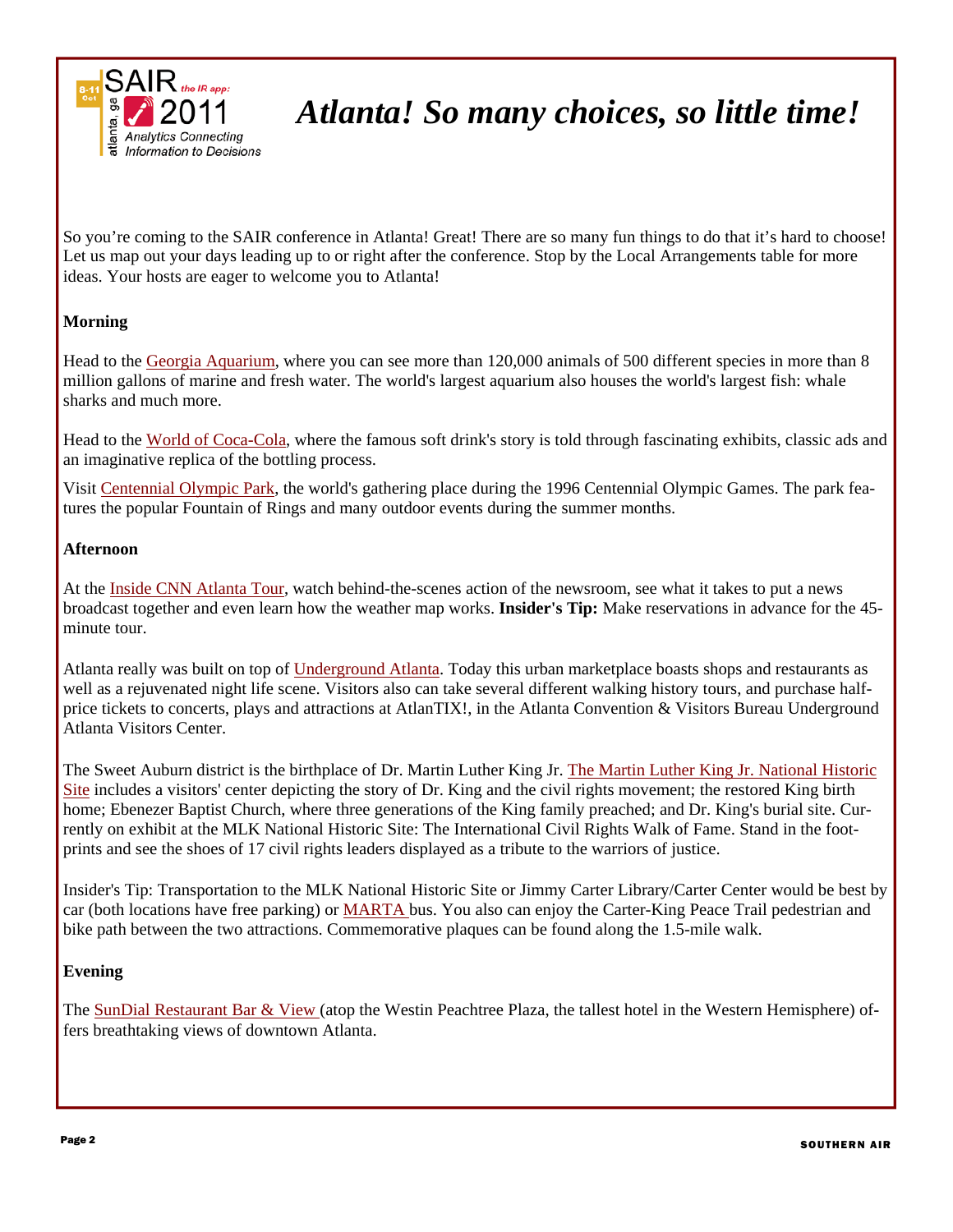

 We just had our first morning with the temperature in the 60's (69) here in Tennessee, so it is appropriate that the SAIR Board was asked by Secretary Sara Gravitt to write our sections of the Fall 2011 edition of Southern Air. And football is in the air! The NFL will play ball this fall; it seems like only yesterday that we were in New Orleans and the Saints were anticipating a repeat title.

 So, what is in store for you as members of the Southern Association for Institutional Research this fall? Vice President Denise Gardner and her Local Arrangements Committee, chaired by Sandi Bramblett, have a grand program planned for the SAIR 2011 Conference in Atlanta, Georgia October 9-11, 2011. Please check out the conference website for information you will need to plan a tremendous experience in the Atlanta Hyatt Regency, downtown Atlanta, and the conference itself, http:// www.louisianau.com/sair11/.

 The conference theme, "Analytics Connecting Information to Decisions," is most timely as we have all been immersed in technology for some time; but never in the extreme riptide of advancements being made by the minute, apps for example. Speaking of apps, isn't the logo appealing? We have been very fortunate to have Mikell Lucas (mlucas@gmail.com) as our logo designer for three of the last four conferences; she would be happy to work with any of our members in developing their logos/designs.

 The Sunday opening session keynote speaker will be Dr. Curtis A. Carver Jr., the current Vice Chancellor and Chief Information Officer at The University System of Georgia. The session is a must-be-

# **President's Message By Roy "Ike" Ikenberry**

there event for all of us in IR. In fact, the conference is a must-be-there event.

 From the pre and post-conference workshops (detailed within this newsletter) to the concurrent sessions and panel presentations we will have the undeniably best presenters in the world of Institutional Research…our own members who will gladly share their expertise and acumen. Best of all, we will have ample time for networking and getting to know new friends in the trade.

 Newcomers, you will be treated to a free workshop (you must register for it) hosted by Mary Harrington and Mitzy Johnson which is designed with the beginner in mind; you will be in for a treat as these two practitioners are tremendous presenters.

 The "Atlanta from A to Z" in the Local/Atlanta Information section of the website is self-explanatory. The city offers everything you could possibly want; but you won't have time to do it all, so pick and choose carefully. There are many things to take in within walking distance of the hotel.

 Our Monday evening event is going to be a visit to the Carter Presidential Center. The Planning Committee toured the library and grounds during the winter and found it to be an intellectually stimulating and visually appealing place to spend a few hours. There will be bus transportation to and from the site, and tickets will be limited so register for the event when you register for the conference!

 Congratulations are in order for our newly-elected board members; I hope you will find the time you spend as an officer to be as rewarding as I have. I extend a heartfelt "thank you "to all of our SAIR colleagues who ran for office this year. Past President



Bernie Braun and the Nominations Committee did a fantastic job of providing the membership with a truly exemplary slate of candidates. SAIR is fortunate to have an abundance of talented members who are willing to serve the organization. Please refer to the full election coverage on page 3.

 Finally, take a few minutes to read our latest news inside. There are notes for newcomers, election results, and lots of interesting items for our SAIR members. Oh, and while you are at it, nominate a colleague for one of the four special recognition awards. See you in Atlanta in October!

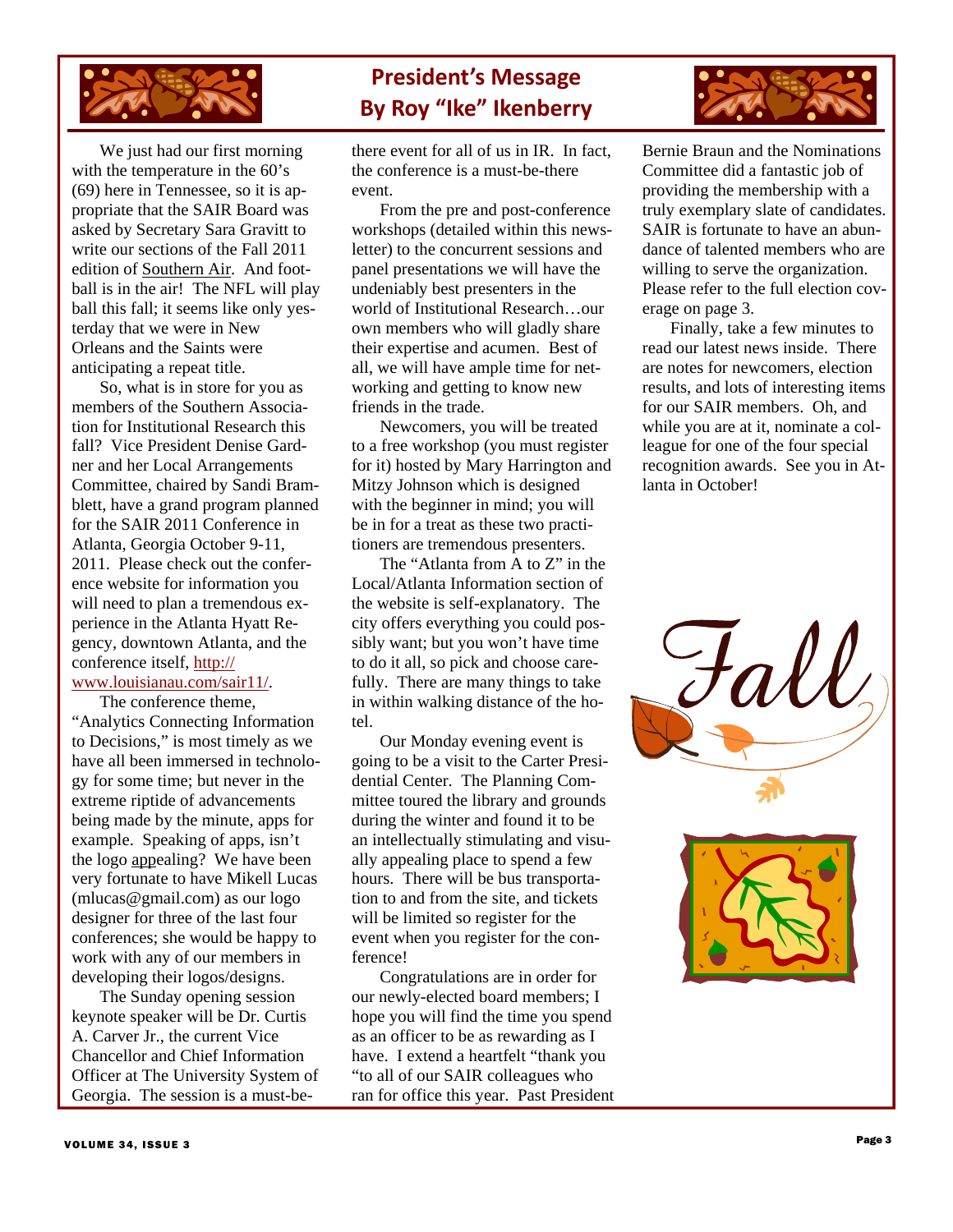

# **Facilitators Needed**

**One of the strengths of SAIR is the willingness of the members to help in any way possible. Facilitating a session is a great way to be involved in the 2011 SAIR Conference. As you complete the Conference Registration form, please indicate your willingness to facilitate a session by indicating in the appropriate space. Facilitators are needed in each concurrent session. Your assistance is greatly appreciated!** 

# **SAIR is Proud the Following Companies Have Committed at this Time as Sponsors of Our Annual Conference in Atlanta:**

| <b>SCANTRON</b>                                          | <b>University System of Georgia's Adminis-</b>                            |  |  |  |  |  |
|----------------------------------------------------------|---------------------------------------------------------------------------|--|--|--|--|--|
| <b>SAS</b>                                               | trative Committee on Institutional Re-<br>search and Planning (USG ACIRP) |  |  |  |  |  |
| <b>DigitalMeasures</b>                                   | <b>Qualtrics</b>                                                          |  |  |  |  |  |
| <b>CampusLabs</b>                                        | <b>IOTA Solutions</b>                                                     |  |  |  |  |  |
| <b>TK20</b>                                              | <b>Concord-USA</b>                                                        |  |  |  |  |  |
| <b>Weave</b>                                             | <b>ConnectEdu</b>                                                         |  |  |  |  |  |
| <b>TaskStream</b>                                        | <b>David Carter Accreditation Services</b>                                |  |  |  |  |  |
| <b>Georgia Association of Institutional Re-</b>          | <b>Nuventive</b>                                                          |  |  |  |  |  |
| search, Planning, Assessment, and Quali-<br>ty (GAIRPAO) | <b>Think Education Solutions</b>                                          |  |  |  |  |  |
|                                                          | <b>Information Builders</b>                                               |  |  |  |  |  |

Just a reminder to all SAIR members: Please take a few minutes to check out the many products and services offered by our Sponsors.

These companies will be available at SAIR 2011 to discuss how they may be able to serve your institution in a myriad of ways. In addition many will be presenting with IR colleagues real world examples of how their products are being used on campus.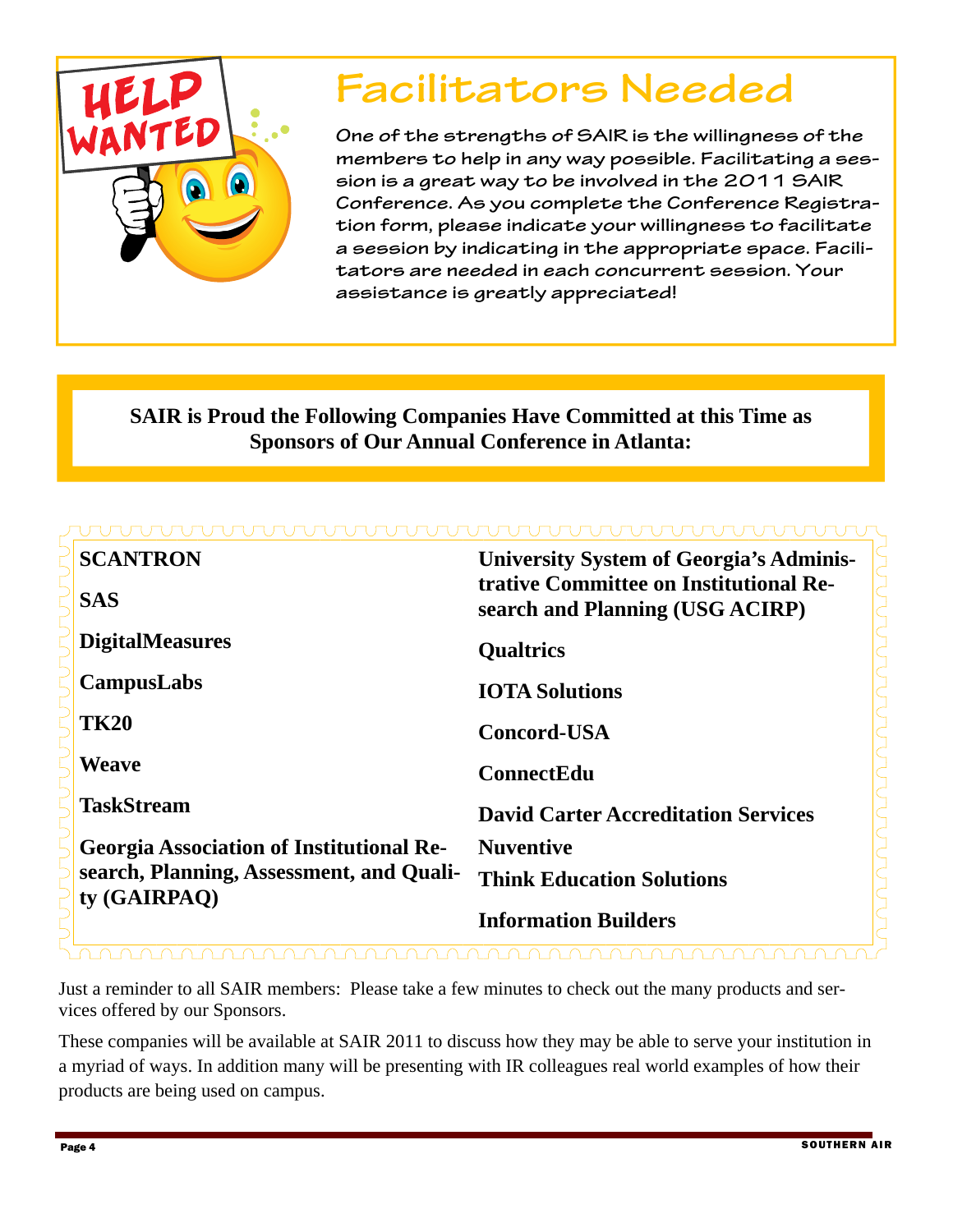

# SAIR 2011 Election Results — Bernie Braun, Past President



On behalf of the SAIR Nominating Committee, it is my pleasure to announce the results of the 2011 SAIR election. We put together a slate of 18 talented individuals who were willing to step up to the plate and serve SAIR in a leadership role. I am appreciative of the work of this year's Nominating Committee. This wonderful group included Angela Bobich, Dana Dalton, Lily Hwang, Mitzy Johnson, and Sam Lowther. They are a great reminder of why SAIR is such a strong organization. Congratulations to all!

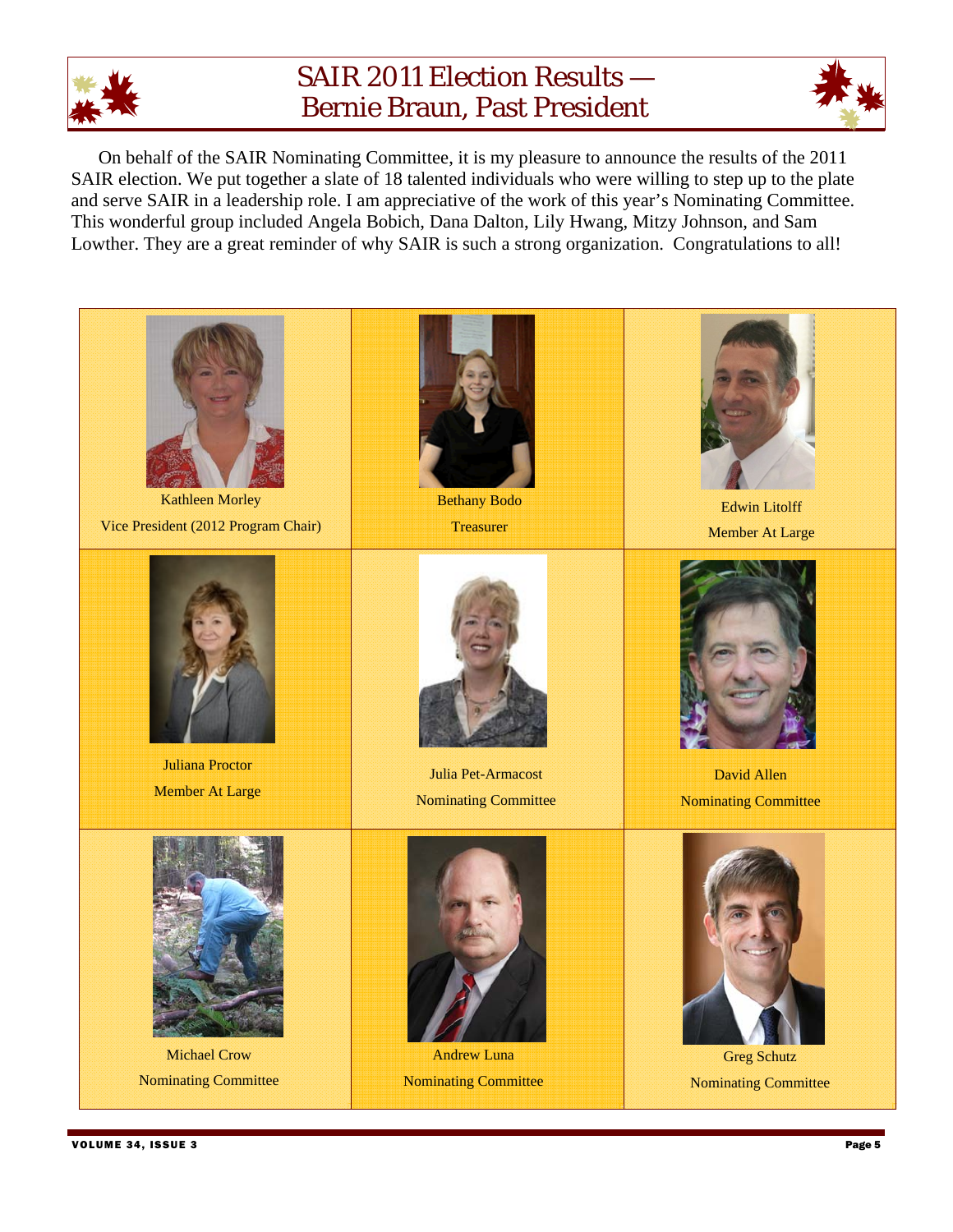# Member-at-Large Report

### Cara Mia Braswell Workshop Committee Chair

Repeatedly, SAIR pre-conference workshop evaluations reveal the same suggestion, "This topic needs additional time." The SAIR board listened and decided to try a few extended workshops on several topics: 1.) Report Writing in Access; 2.) Advanced Excel; 3.) Beginner to Intermediate SPSS. Each of these will include an additional hour of instruction beyond what is traditionally allowed for workshops. Additionally we have taken one workshop and broken it into two back-to-back sessions (Basic Statistics for the Non-Statistician I and II). We hope to receive your feedback as we address the problem of "too much information and not enough time."

The full schedule of workshops is impressive as well. We have twenty-one workshops to choose from, offered at the hotel or a local college. As I investigate the cost of training outside of professional organizations, I am proud that our own members are willing to share their expertise during economic times in which such training could easily be seen as a luxury. SAIR members readily stepped up to the plate to offer their expertise (for free). Additionally, Atlanta Metropolitan College has contributed significantly to the affordability workshops which need to be conducted in a computer lab. Transportation will be provided to Atlanta Metropolitan College. Boxed lunches will be offered to any member remaining at the computer lab for a full day schedule.

Once again, we are offering a Post-conference workshop sponsored by AIR/IPEDS which is comprised of two modules on IPEDS Data and Benchmarking: Supporting Decision Making and Institutional Effectiveness.

However, this post-conference workshop is already at capacity. Please note that AIR will continue to maintain a waiting list up to a certain date (to be determined). Most importantly, please remember that registration for the AIR/NCES workshop does not mean acceptance. Wait until you receive acceptance from AIR before making any travel arrangements. For additional information regarding this workshop see: www.airweb.org/SAIR2011ipedsws.

To view the abstracts of workshops prior to registering, follow this link to: http://louisianau.com/sair11/

#### sair\_program\_list\_workshop.php

Topics Include:

**Free Newcomer's Workshop** 

**Basic Statistics for the Non-Statistician (I and II)** 

**Using the Delaware Study as an Introduction to MS Access Report Writing** 

**Expanding the Horizon - Using Class Climate on Your Campus** 

**Assessment of General Education** 

**Building Surveys to Assess Student Learning** 

**IR and the Information Superhighway: IR Websites, Social Media, Search Optimization and Basic Web Analytics** 

**The Assessment Toolbox: Multiple Tools for Assessing Effectiveness in Higher Education** 

**SAS Rapid Predictive Modeler** 

**Advanced Excel for Institutional Researchers** 

**The Art and Science of Communicating Data: Information Design + Data Visualization Trends and Practices** 

**Applying Statistical Information to Institutional Research: A Workshop Using SPSS** 

**Becoming an Academic Leader: Analytics, Information and Decisions for Career Management** 

**Picking Up Where NRC Left Off. Where do We Go From Here?** 

**Organizing and Managing Program Assessment** 

**Peers Helping Peers Develop and Implement a Quality Enhancement Plan** 

**Implementing Institutional Effectiveness Rubrics to Deepen the Culture of Assessment** 

**Faculty Credential Guidelines** 

**Forecasting College Enrollment Using Artificial Intelligence and Time Series Models** 

**Preparing for SACSCOC Accreditation** 

Remember: Don't Be Left Out! Last fall half of SAIR members attended workshops in addition to the conference sessions! You are more than welcome to contact me to request further information.

Cara Mia Braswell (braswcm@auburn.edu), SAIR 2011 Conference Workshops Chair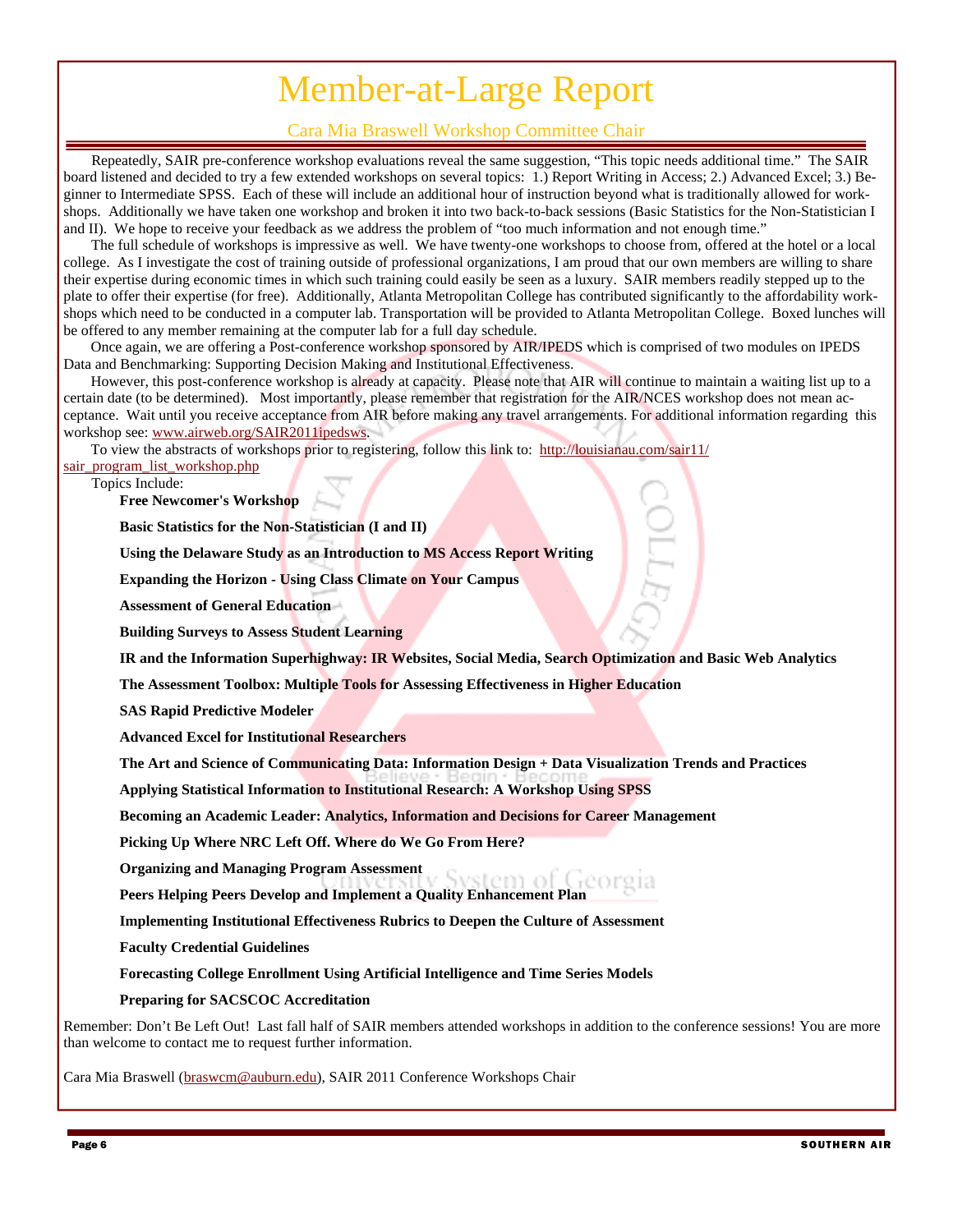### Seeking all 2011 SAIR Newcomers By: Lisa Lord Chair, Newcomers Committee

The SAIR Board and Planning Committee invite you to participate in all of the exciting and informative events taking place at the 2011 SAIR Conference. There are several special opportunities designed to help you get acquainted with SAIR, the IR profession and your new SAIR colleagues: The Newcomers' Workshop and the Newcomers' Reception.

## **Saturday, October 8 – Newcomers/Early Arrivals Meet for President's Reception:**

A complimentary reception for Newcomers and Early Arrivals will be hosted by SAIR President Ike Ikenberry from 6:00 – 7:00 p.m. Immediately following the reception, please join groups for dinner at one of the great Atlanta restaurants. This activity will be an opportunity for you to socialize and informally network with your new SAIR colleagues.

## **Sunday, October 9 – The Newcomers' Workshop:**

SAIR is offering a free workshop to institutional researchers new to the wonderful profession of IR. Registration for the workshop is first come, first served. Seasoned IR professionals, Mary Harrington and Mitzy Johnson, will provide a vast array of presentations and hands -on exercises to assist newcomers in their professional activities. The workshop will address the issues such as the definition of IR and how IR offices work, identifying data sources and collecting data, developing Fact Books and peer comparisons, completing effective reports or presentations in a timely manner, and the role of IR in accountability/accreditation and strategic planning. The Newcomers' Workshop is a full day and will be held at the Hyatt Regency.

### **Sunday, October 9 – The Newcomers' Reception:**

*The Fun Begins!!!* Newcomers are invited to join the SAIR Board of Directors, Dinosaurs (SAIR Past Presidents), Special Interest Group (SIG) representatives, and other SAIR members for the Newcomer's Reception at the Hyatt Regency from 5:00 – 5:45 p.m. This event will feature refreshments and an opportunity to meet some colleagues that will be happy to share lessons learned in the IR profession.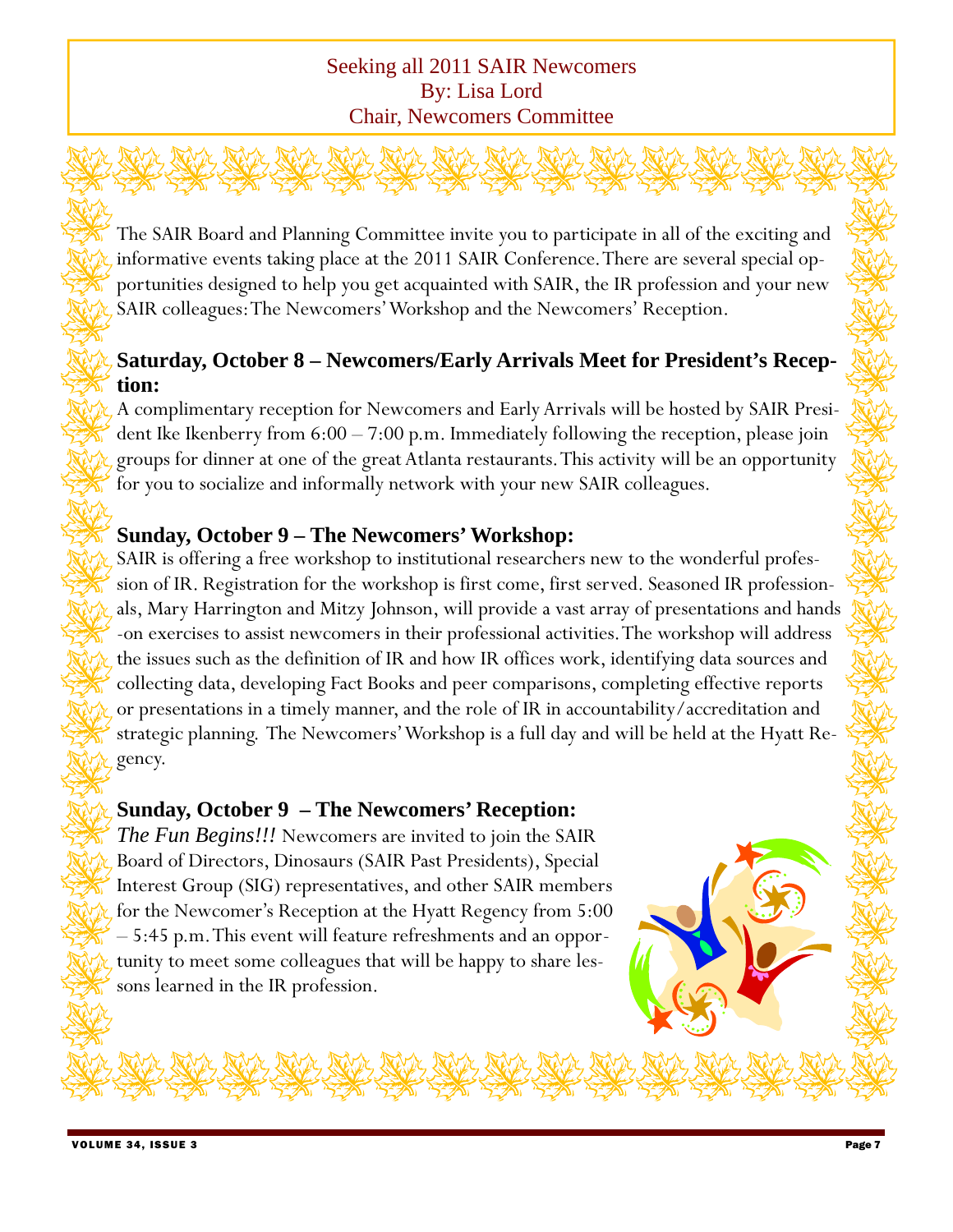# *Last Call for Nominations for SAIR Awards — Deadline extended to September 8, 2011*

SAIR encourages nominations of its outstanding members for consideration for the following awards *-* 

#### *James Montgomery Outstanding Service Award*

This award is given to an individual who has made a significant contribution to SAIR over an extended period of time. Nominees must have been a SAIR member for over five years and cannot be a member of, nor a candidate for, the Board of Directors during the year nominated. In addition, two of the following criteria must be met:

- have been a member of the Board of Directors or a chair of a conference, or a presidentially appointed committee;
- have been an officer of, or a recognized leader in, the establishment of a state or special interest group which has been associated with SAIR;
- have made a professional contribution to SAIR by being actively involved in a combination of the following: presented papers at the SAIR conference; organized, offered, or acted as a primary participant in workshops at the SAIR conference or workshops sponsored by an affiliated SAIR organization or group; contributed in some other specific significant way that has advanced the professionalism of SAIR.

### *Distinguished Member Award*

Distinguished Membership may be awarded to members or former members who have made distinguished contributions to institutional research. This award is a meaningful recognition of significant effort in the field of institutional research. The award is for the lifetime of the individual. (Persons retiring from active service in institutional research may be recognized through the award of emeritus membership rather than distinguished Membership).

A member or former member nominated for Distinguished Membership should meet the following qualifications: has been an active and contributing member of SAIR; has contributed substantially to the field of institutional research over an extended period of time, either in the practice of institutional research or in a supporting role (e.g. faculty, President); has influenced higher education policies and practices through work or research.

### *Special Recognition Unsung Hero Award*

This award recognizes the ongoing contributions of a member to SAIR and the field of institutional research and planning in the broadest sense. This Award honors individuals whose effort and initiative might not otherwise receive public recognition. The types of effort to be considered include management assignments, innovative projects or ideas, development of new initiatives, or other ongoing service to SAIR, other than as an elected officer. [For purposes of this award, "officer" is defined as President, Secretary, or Treasurer.] Officers are excluded in order to encourage initiative in fields other than political office and to ensure that the award does not become an appreciation award for past presidents.

All members of SAIR are eligible to receive the award with the following exceptions: A person who has previously won the award. Officers of SAIR shall not be eligible for five years after leaving their last officership.

### SAIR Awards Nomination Process

Send an e-mail attachment in Microsoft Word format by September 8, 2011 to Donald Cunningham at the following email address: hip@utk.edu. Please indicate "SAIR AWARD NOMINATION" in the subject line of the email. The attachment should include the following sections:

#### **SAIR Award Name:**

**Nominator information:** name, current position, company or institutional affiliation, address, phone, fax, and email. **Nominee information:** name, current position, company or institutional affiliation, address, phone, fax, and email. **Has this nomination been discussed with the nominee?** (Yes or No)

Provide a **brief summary** of the nominee's accomplishments in reference to the award for which they are nominated; Has this achievement been the basis of any other previously awarded SAIR Award? If yes, how does this nomination differ from previous body of work honored?

Provide a **narrative summary** of 1,000 words or less. The narrative should evaluate the nominee's accomplishments and a specific identification of the work to be recognized; explain why the nominee is being recommended for this award with regard to the stated purposes of the award; if the nominee has received another SAIR Award within the last five years, specifically describe why this nomination is appropriate; if the nominee has received a previous SAIR Award, describe why this award nomination does not cover the basis for a previous award; analyze patents if cited; and if the nominee is not the sole author of works, specify the contribution of the nominee. Questions regarding the awards process should be directed to Donald Cunningham via e-mail, hip@utk.edu, or phone 865.974.8666.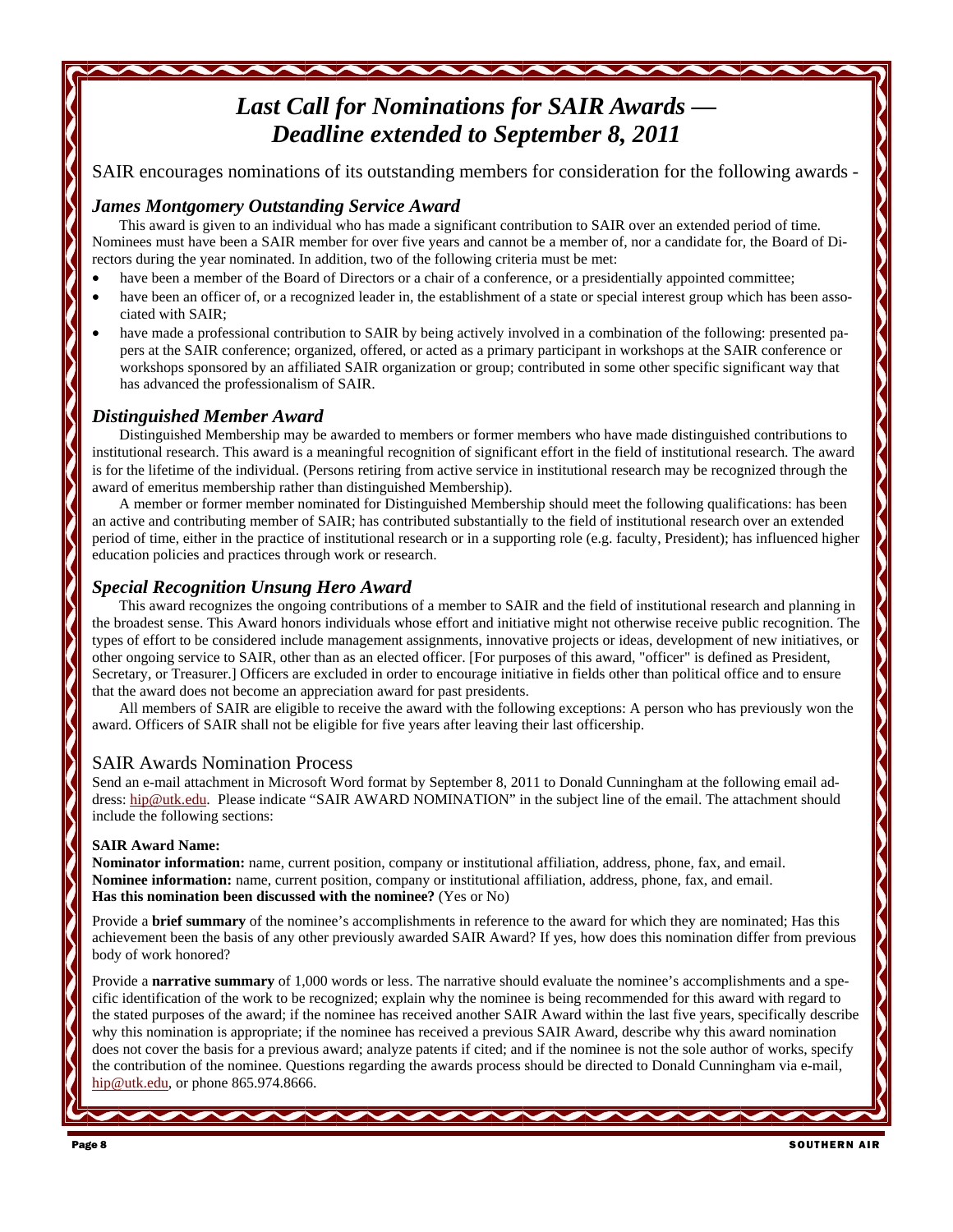

# \*\*\*\*\*\*\*\*\*\*\*\*\*\*\*\*\*\*\*\*\*\*\*\*\*\*\*\*\*\* **Larry G. Jones Graduate Student Travel Grant Deadline Extended to September 8**

Established in 2005 to honor past SAIR president and executive board member Larry G. Jones, the travel grant will be awarded annually to a deserving graduate student who meets the award criteria outlined below. A total of \$500 will be awarded to the successful applicant to defray travel expenses associated with the annual SAIR conference and the conference registration fee will be waived as well.

The applicant for the Larry G. Jones Graduate Student Travel Grant must be currently enrolled as a graduate student at either the master's or PhD level at an accredited institution of higher education. Enrollment must be verified via letter from the registrar of the home institution. The applicant must also have submitted a scholarly paper which has been accepted for presentation at the annual SAIR conference.

**IODOOOOOOOOOOOOOOOOOOOOOOOOOOO** 

Applications are due September 8, 2011. For more information, please go to: http://www.sair.org/Conferences/larry-jones-travel-grant.asp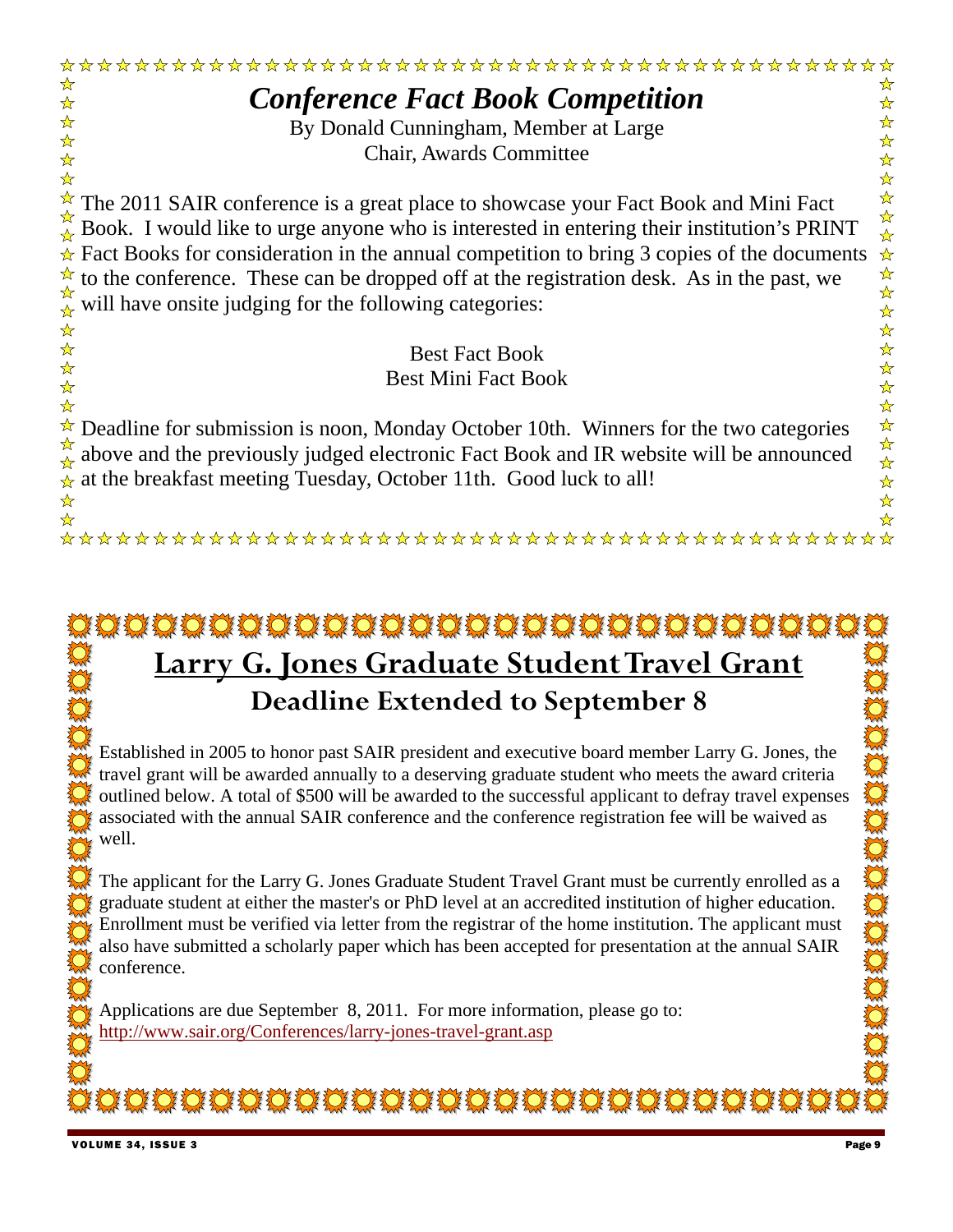#### **SAIR Financial Statement**

2nd Ouarter of 2011

|                                         |              |                          | <b>Investment Account</b> |             |    |                |              |                |               |              |
|-----------------------------------------|--------------|--------------------------|---------------------------|-------------|----|----------------|--------------|----------------|---------------|--------------|
| Assets as of April 1, 2011              |              | Checking<br>Account      |                           | <b>SAIR</b> |    | $CMG*$         |              | $PDCF**$       |               | <b>Total</b> |
| <b>Bank</b> balance                     | S            | 29,199.17                | S                         |             | S  |                | S            |                | S             | 29,199.17    |
| Investment balance                      |              |                          | S                         | 57,922.19   |    | \$5,028.69     |              | \$5,345.51     | S             | 68,296.39    |
| <b>Total</b>                            | S            | 29,199.17                | <sub>S</sub>              | 57,922.19   |    | \$5,028.69     |              | \$5,345.51     | $\mathbb{S}$  | 97,495.56    |
| Income during the quarter:              |              |                          |                           |             |    |                |              |                |               |              |
| New and Renewed Membership              | S            | 275.00                   | S                         |             | \$ |                | \$           |                | S             | 275.00       |
| 2010 Conference Income                  | S            | 3,075.00                 | S                         |             | S  | $\blacksquare$ | S            |                | S             | 3,075.00     |
| <b>CMG</b> Contributions                | S            | $\overline{\phantom{a}}$ | S                         |             | S  | ×              | \$           | $\tilde{}$     | S             |              |
| Checking Interest                       | S            | 5.68                     | S                         | ×           | S  | 岀              | S            | Ξ              | S             | 5.68         |
| <b>Investment Interest</b>              |              |                          | S                         | 1.44        | S  | 0.13           | S            | 0.13           | S             | 1.70         |
| <b>Total Income</b>                     | \$           | 3,355.68                 | S                         | 1.44        | S  | 0.13           | \$           | 0.13           | $\mathbf{s}$  | 3,357.38     |
| <b>Expenditures during the quarter:</b> |              |                          |                           |             |    |                |              |                |               |              |
| 2011 Conference                         | S            | 575.00                   | S                         |             | \$ |                | \$           |                | \$            | 575.00       |
| 2010 Conference Expense                 | S            | 55.00                    | \$                        |             | S  |                | \$           | $\sim$         | \$            | 55.00        |
| 2011 Planning meeting Expense           | S            | 249.40                   | \$                        |             | \$ |                | \$           | -              | \$            | 249.40       |
| SAIR Best Paper Award                   | \$           | 500.00                   | S                         |             | S  |                | \$           | ۷              | \$            | 500.00       |
| Cvent Software Licensing Fee            | S            | 2,400.00                 | S                         |             | S  | $\blacksquare$ | \$           | $\frac{1}{2}$  | \$            | 2,400.00     |
| Elavon Merchant Account Fees            | S            | 165.00                   | S                         |             | S  |                | \$           | $\overline{a}$ | \$            | 165.00       |
| Postage                                 | \$           | 25.57                    | S                         |             | S  |                | \$           |                | \$            | 25.57        |
| <b>Total Expenditures</b>               | \$           | 3,969.97                 | S                         |             | Ŝ  |                | S            |                | S             | 3,969.97     |
| <b>Total net income during period</b>   | S            | $(614.29)$ \$            |                           | 1.44        | S  | 0.13           | $\mathbf{s}$ | 0.13           | S             | (612.59)     |
| Assets as of June 30, 2011              |              |                          |                           |             |    |                |              |                |               |              |
| <b>Bank</b> balance                     | S            | 28,584.88                | s                         | 28,584.88   | s  |                | \$           |                | S             | 28,584.88    |
| Investment balance                      |              |                          | S                         | 57,923.63   |    | \$5,028.82     |              | \$5,345.64     | S             | 68,298.09    |
| <b>T</b> otal                           | $\mathbf{s}$ | 28,584.88                | S                         | 86,508.51   |    | \$5,028.82     |              | \$ 5,345.64    | $\mathcal{S}$ | 96,882.97    |
| * CMG: Committee on Mission and Goals   |              |                          |                           |             |    |                |              |                |               |              |

\*\* PDCF: Professional Development Contingency Fund

Notes:

1) The SAIR account line includes both checking account funds and undesignated investment account funds. CMG (Committee on Mission and Goals) and PDCF (Professional Development Contingency Fund) includes funds designated for a specific purpose and deposited in an investment account. CMG funds donated in 2010 (\$150) were placed in SAIR checking as this account is earning more interest at this time than the investment account. 2) All values herein are based on bank statements.

Ruth Salter **SAIR Treasurer** August 25, 2011